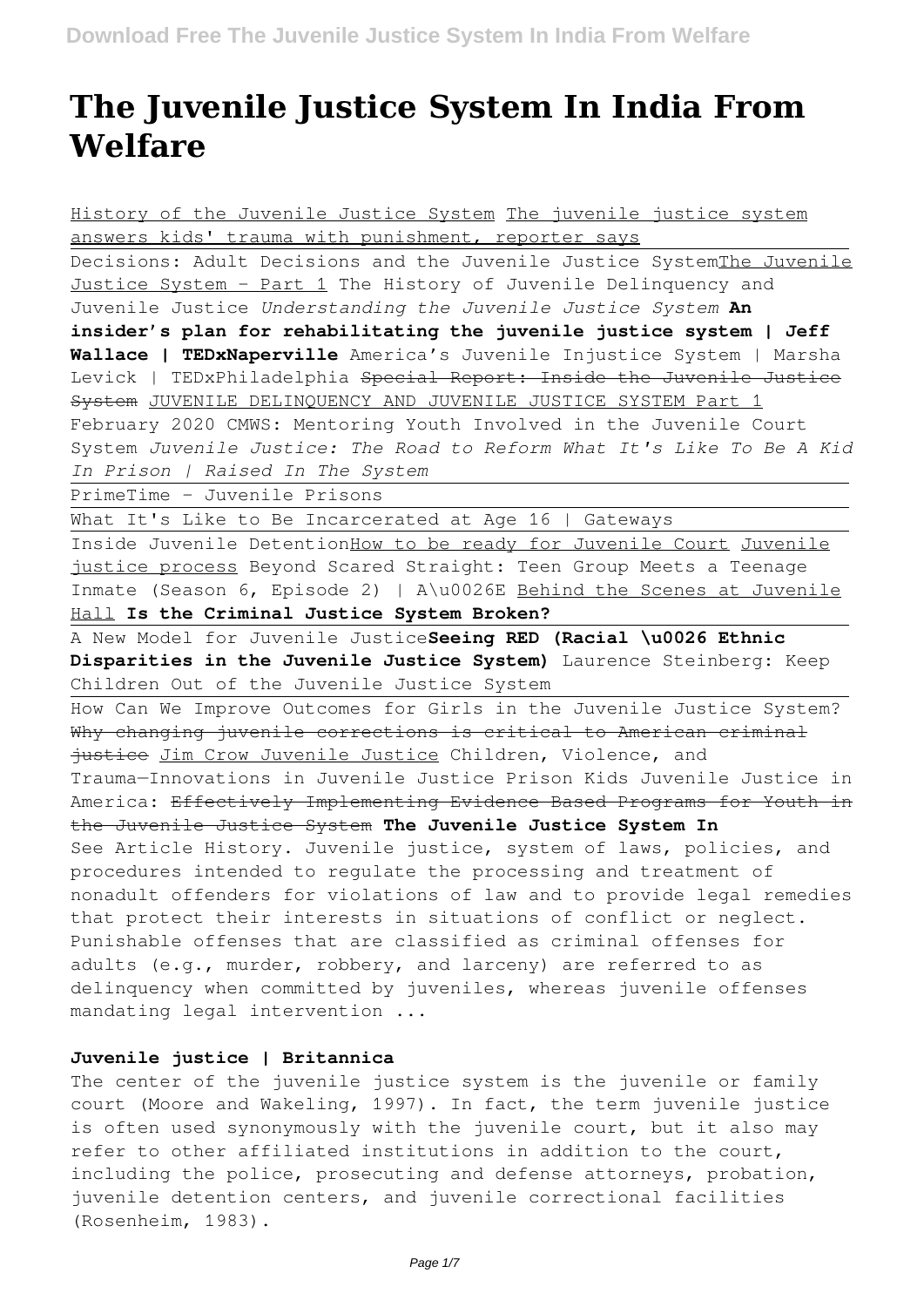# **Download Free The Juvenile Justice System In India From Welfare**

### **The Juvenile Justice System | Juvenile Crime, Juvenile ...**

The juvenile justice system, what it is today is a brainchild of multiple pieces of psychological research, studies involving social deviance, repercussions of the previous methodology, and the social liability imposed upon children and courts alike.

### **Behind the Curtains of the Juvenile Justice System in ...**

The juvenile justice system is a system of legislation that defines justice for juveniles in the Indian Constitution. This system provides justice and protection to juvenile delinquency. Juvenile delinquency means a crime committed by youth under the age of 18. The Parliament of India amidst intense controversies and debates in 2015 passed the ...

### **Juvenile Justice system in India| Lex Peeps**

Today's juvenile justice system still maintains rehabilitation as its primary goal and distinguishes itself from the criminal justice system in important ways. With few exceptions, in most states delinquency is defined as the commission of a criminal act by a child who was under the age of 18 at the time; most states also allow youth to remain under the supervision of the juvenile court until age 21.

### **Youth in the Justice System: An Overview | Juvenile Law Center**

Juvenile Arrest and Detention Procedures in the Criminal Justice System. Definition of a Juvenile Federal law (18 U.S.C.S. § 5031) defines a juvenile (also called a minor) as an individual under eighteen years old. Juvenile delinquency is the term used to describe the violation of a federal law of the United States in which, had the juvenile been an adult, would be a crime.

# **Juvenile Arrest and Detention Procedures in the Criminal ...**

The youth justice system in England and Wales is open to criticism on three main grounds: the low age of criminal responsibility, the application of laws and procedures to children that do not properly take into account their age and maturity, custodial sentencing – its overuse, and the conditions of custody for children and young people.

### **Youth justice - JUSTICE**

Juvenile justice is nothing but how the youth under the age of 18 committing a crime or illegal activities should be punished way differently from the adults who have attained the age of majority. In recent times, the number of minors committing crime is increasing very rapidly.

### **Understanding American juvenile justice system**

Youth justice system in England and Wales comprises the organs and processes that are used to prosecute, convict and punish persons under 18 years of age who commit criminal offences. The principal aim of the youth justice system is to prevent offending by children and young persons.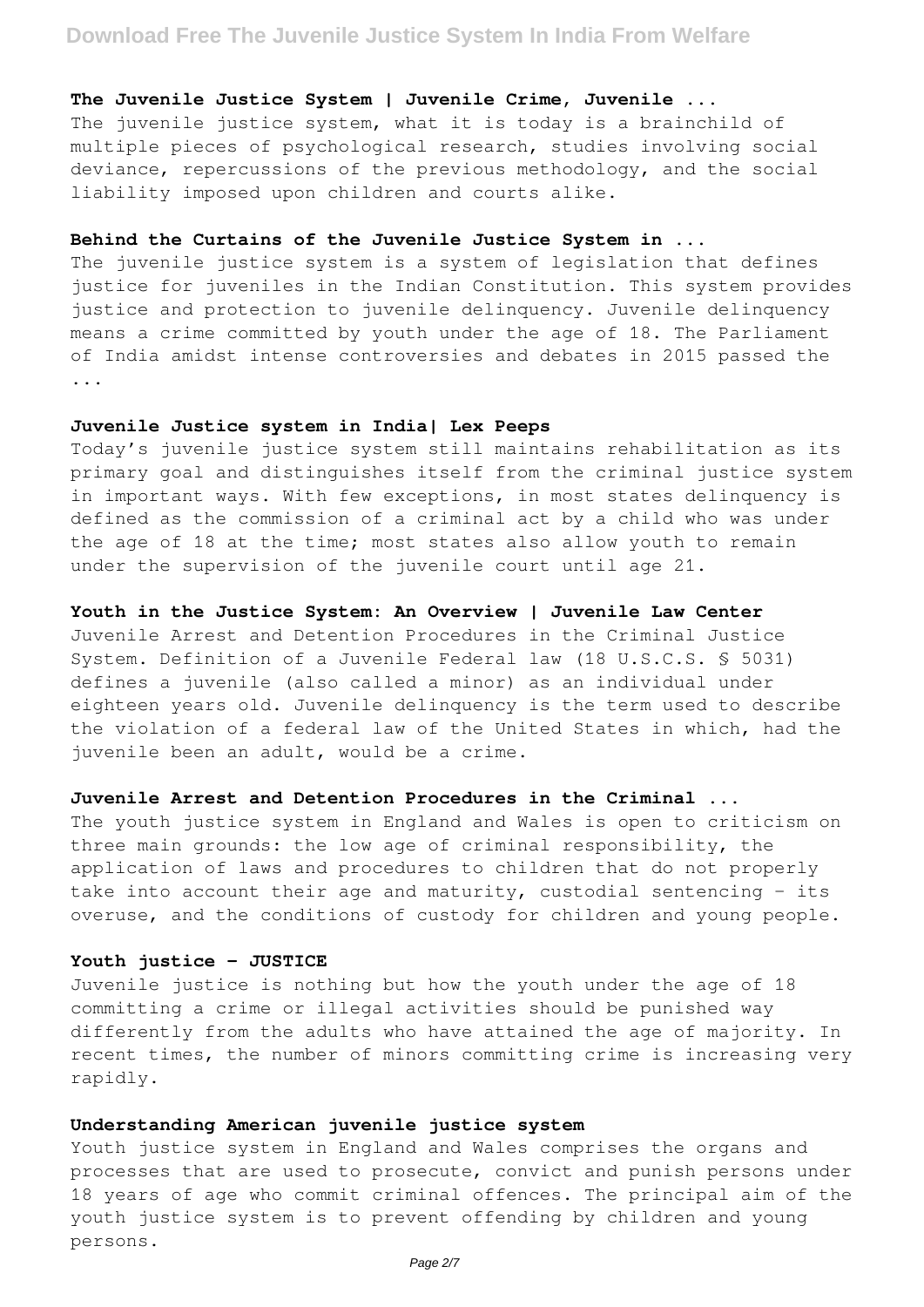### **Youth justice in England and Wales - Wikipedia**

The Juvenile Justice System All states have separate courts that deal with juveniles accused of crime. The rules and procedures—and outcomes—in such courts are far different from those in criminal (or "adult") courts.

### **The Juvenile Justice System | Nolo**

Criminal Justice (Reformative or Punitive) and Juvenile Juvenile Justice is a legal framework which defines justice for juvenile under the Indian Legal System. The system is giving a special treatment and protection to juvenile delinquency. Juvenile Delinquency means a crime committed by youth who is under the age of 18 years.

### **Juvenile Justice System and Laws in India - A Detailed study**

The American juvenile justice system is the primary system used to handle minors who are convicted of criminal offenses. The system is composed of a federal and many separate state, territorial, and local jurisdictions, with states and the federal government sharing sovereign police power under the common authority of the United States Constitution. The juvenile justice system intervenes in delinquent behavior through police, court, and correctional involvement, with the goal of rehabilitation.

### **American juvenile justice system - Wikipedia**

The juvenile justice system was created as a "public good" to provide tools, services and rehabilitation needed so youths can rejoin their communities, said Mozaffar. Rehabilitative goals require youths to be in school and are supposed to offer services like special education if needed so they can succeed.

# **Credit where credit is due: How juvenile justice and ...**

In 1986, the Juvenile Justice Act was passed to treat, develop, provide care and protection, rehabilitate delinquent or neglected children that also involved the adjudication of such matters relating to the disposition of the juveniles. Under this Act, a boy below the age of 16 years and a girl below the age of 18 years were treated as juvenile.

### **Should the Juvenile Justice System be abolished - iPleaders**

A grasp of the current conflict surrounding the responsibility and direction of the juvenile justice system becomes more obtainable when one takes into consideration how the system has progressed since its inception. The juvenile justice system was created in the late 1800s to reform U.S. policies regarding youth offenders.

### **History of the Juvenile Justice System - Impact Law**

••• The juvenile justice system is the structure of the criminal legal system that deals with crimes committed by minors, usually between the ages of 10 and 18 years. The upper age of eligibility is determined by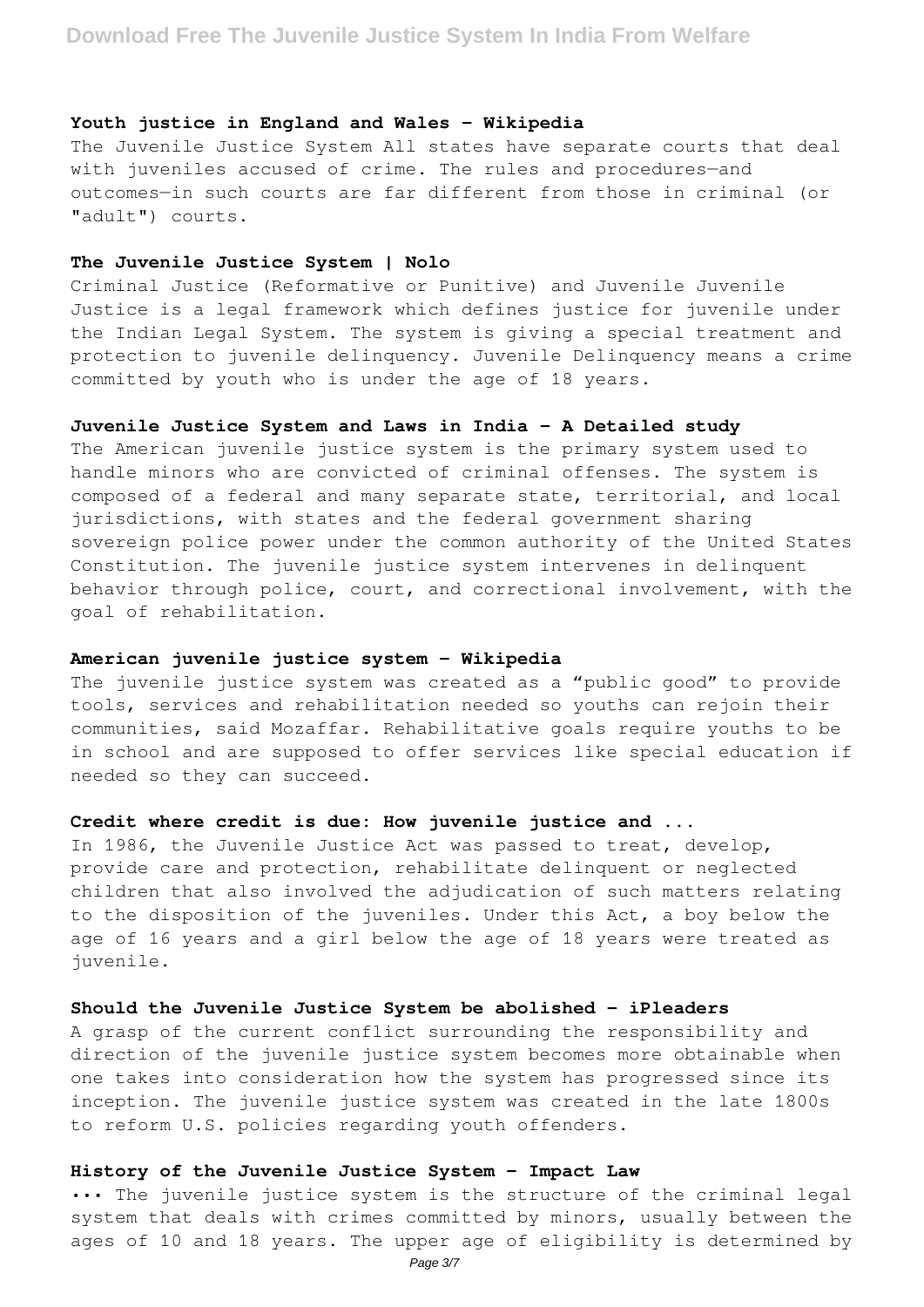# **Download Free The Juvenile Justice System In India From Welfare**

the juvenile law of each state, which varies.

# **Definition of the Juvenile Justice System | Legal Beagle**

Developed in the late 1800s, the juvenile justice system was designed to be distinct from the adult criminal justice system. This was based, in part, on the idea that youth offenders were particularly malleable and would be more responsive than adults to individualized treatment efforts.

### **The Juvenile Justice System - Criminology - Oxford ...**

Definition of the Juvenile Justice System. The juvenile justice system handles and rehabilitates children who are moving through the criminal justice system. It has many advocates among defense lawyers, child psychologists and former juvenile offenders, who believe that vulnerable adolescents are better safeguarded when they're not tried in the same manner as adults.

# History of the Juvenile Justice System The juvenile justice system

answers kids' trauma with punishment, reporter says

Decisions: Adult Decisions and the Juvenile Justice SystemThe Juvenile Justice System - Part 1 The History of Juvenile Delinquency and Juvenile Justice *Understanding the Juvenile Justice System* **An insider's plan for rehabilitating the juvenile justice system | Jeff Wallace | TEDxNaperville** America's Juvenile Injustice System | Marsha Levick | TEDxPhiladelphia Special Report: Inside the Juvenile Justice System JUVENILE DELINQUENCY AND JUVENILE JUSTICE SYSTEM Part 1 February 2020 CMWS: Mentoring Youth Involved in the Juvenile Court System *Juvenile Justice: The Road to Reform What It's Like To Be A Kid In Prison | Raised In The System*

PrimeTime - Juvenile Prisons

What It's Like to Be Incarcerated at Age 16 | Gateways

Inside Juvenile DetentionHow to be ready for Juvenile Court Juvenile justice process Beyond Scared Straight: Teen Group Meets a Teenage Inmate (Season 6, Episode 2) | A\u0026E Behind the Scenes at Juvenile Hall **Is the Criminal Justice System Broken?**

A New Model for Juvenile Justice**Seeing RED (Racial \u0026 Ethnic Disparities in the Juvenile Justice System)** Laurence Steinberg: Keep Children Out of the Juvenile Justice System

How Can We Improve Outcomes for Girls in the Juvenile Justice System? Why changing juvenile corrections is critical to American criminal justice Jim Crow Juvenile Justice Children, Violence, and Trauma—Innovations in Juvenile Justice Prison Kids Juvenile Justice in America: Effectively Implementing Evidence Based Programs for Youth in the Juvenile Justice System **The Juvenile Justice System In** See Article History. Juvenile justice, system of laws, policies, and procedures intended to regulate the processing and treatment of nonadult offenders for violations of law and to provide legal remedies that protect their interests in situations of conflict or neglect.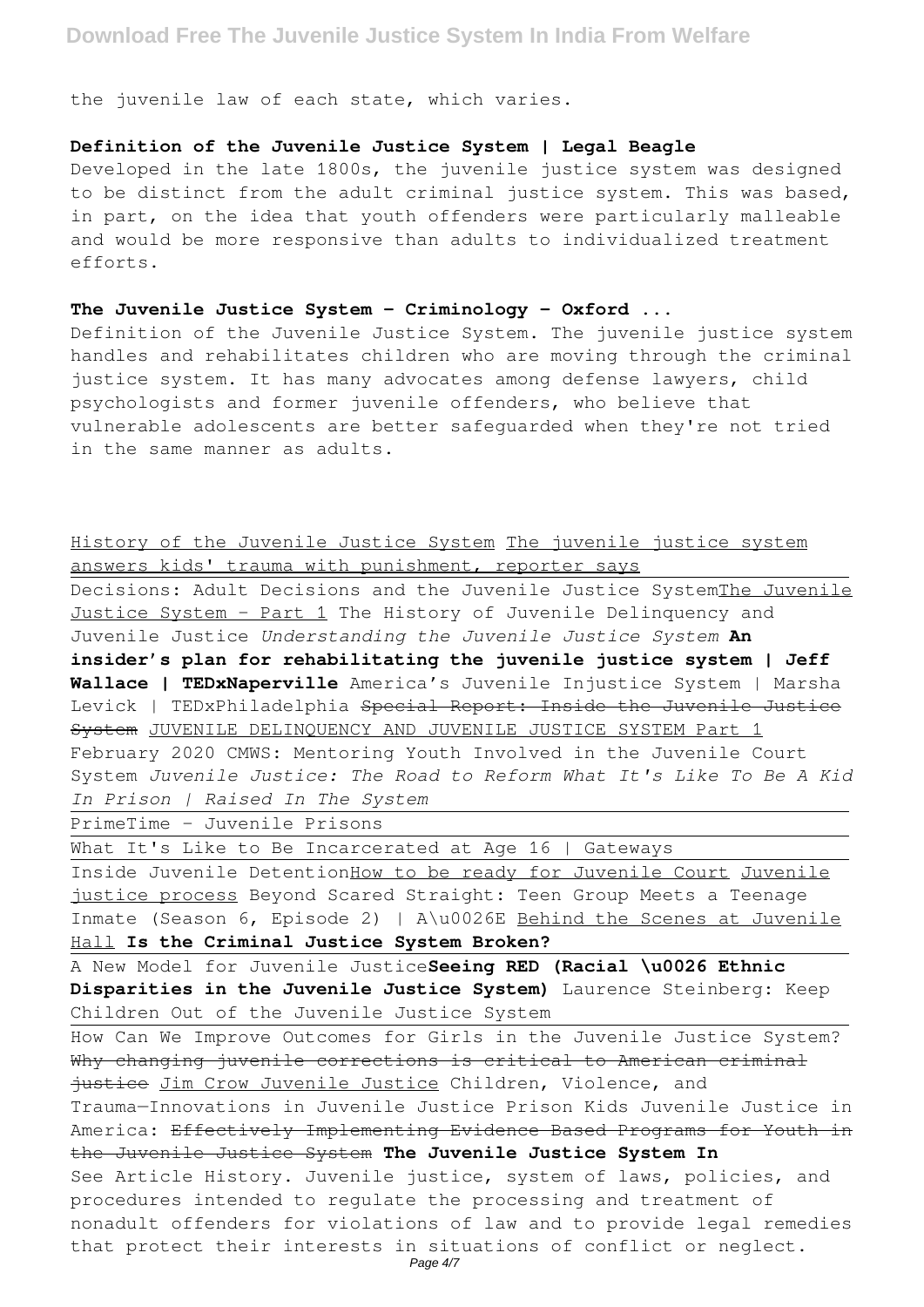Punishable offenses that are classified as criminal offenses for adults (e.g., murder, robbery, and larceny) are referred to as delinquency when committed by juveniles, whereas juvenile offenses mandating legal intervention ...

# **Juvenile justice | Britannica**

The center of the juvenile justice system is the juvenile or family court (Moore and Wakeling, 1997). In fact, the term juvenile justice is often used synonymously with the juvenile court, but it also may refer to other affiliated institutions in addition to the court, including the police, prosecuting and defense attorneys, probation, juvenile detention centers, and juvenile correctional facilities (Rosenheim, 1983).

# **The Juvenile Justice System | Juvenile Crime, Juvenile ...**

The juvenile justice system, what it is today is a brainchild of multiple pieces of psychological research, studies involving social deviance, repercussions of the previous methodology, and the social liability imposed upon children and courts alike.

### **Behind the Curtains of the Juvenile Justice System in ...**

The juvenile justice system is a system of legislation that defines justice for juveniles in the Indian Constitution. This system provides justice and protection to juvenile delinquency. Juvenile delinquency means a crime committed by youth under the age of 18. The Parliament of India amidst intense controversies and debates in 2015 passed the ...

### **Juvenile Justice system in India| Lex Peeps**

Today's juvenile justice system still maintains rehabilitation as its primary goal and distinguishes itself from the criminal justice system in important ways. With few exceptions, in most states delinquency is defined as the commission of a criminal act by a child who was under the age of 18 at the time; most states also allow youth to remain under the supervision of the juvenile court until age 21.

# **Youth in the Justice System: An Overview | Juvenile Law Center**

Juvenile Arrest and Detention Procedures in the Criminal Justice System. Definition of a Juvenile Federal law (18 U.S.C.S. § 5031) defines a juvenile (also called a minor) as an individual under eighteen years old. Juvenile delinquency is the term used to describe the violation of a federal law of the United States in which, had the juvenile been an adult, would be a crime.

# **Juvenile Arrest and Detention Procedures in the Criminal ...**

The youth justice system in England and Wales is open to criticism on three main grounds: the low age of criminal responsibility, the application of laws and procedures to children that do not properly take into account their age and maturity, custodial sentencing – its overuse, and the conditions of custody for children and young people.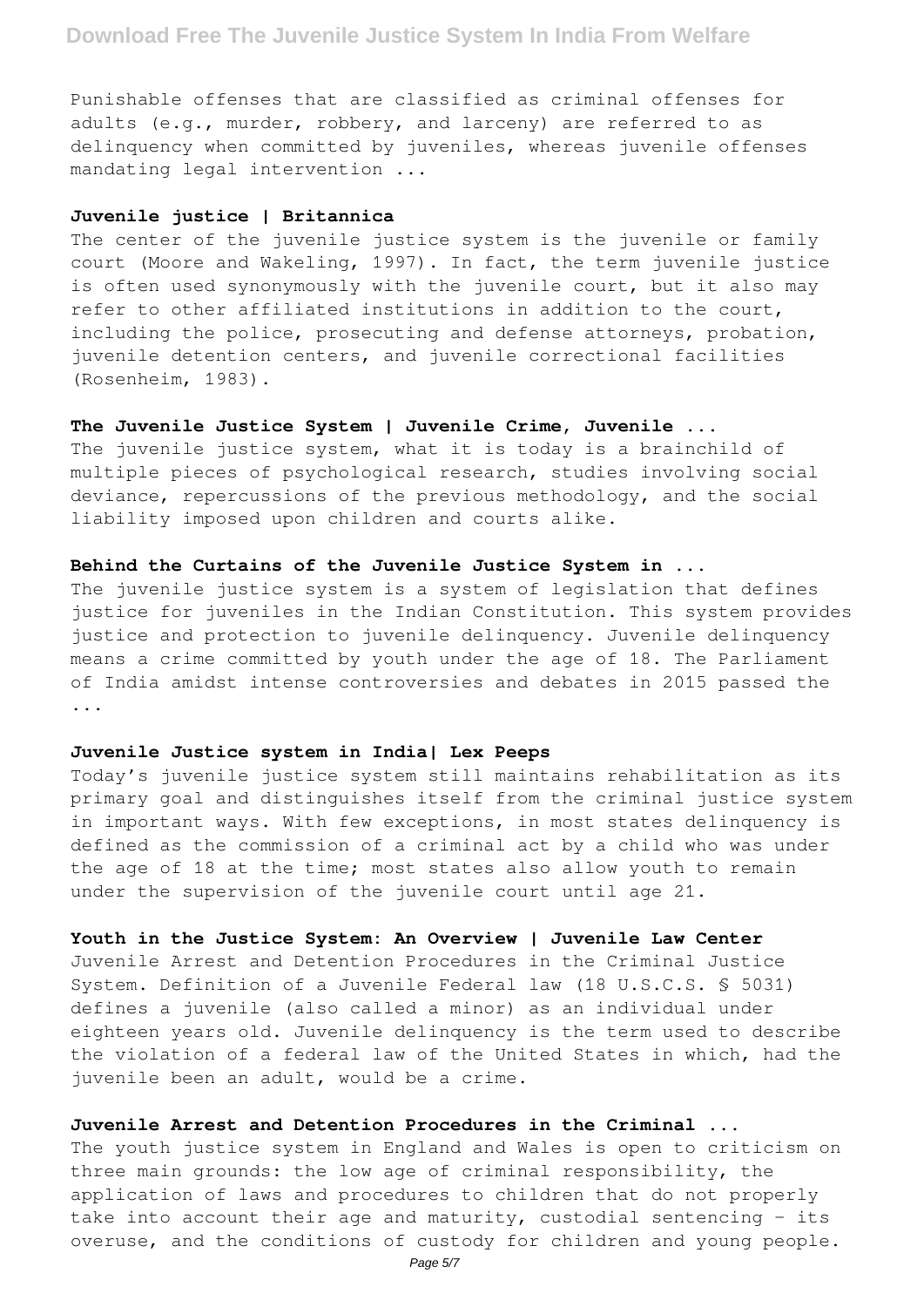### **Youth justice - JUSTICE**

Juvenile justice is nothing but how the youth under the age of 18 committing a crime or illegal activities should be punished way differently from the adults who have attained the age of majority. In recent times, the number of minors committing crime is increasing very rapidly.

# **Understanding American juvenile justice system**

Youth justice system in England and Wales comprises the organs and processes that are used to prosecute, convict and punish persons under 18 years of age who commit criminal offences. The principal aim of the youth justice system is to prevent offending by children and young persons.

### **Youth justice in England and Wales - Wikipedia**

The Juvenile Justice System All states have separate courts that deal with juveniles accused of crime. The rules and procedures—and outcomes—in such courts are far different from those in criminal (or "adult") courts.

# **The Juvenile Justice System | Nolo**

Criminal Justice (Reformative or Punitive) and Juvenile Juvenile Justice is a legal framework which defines justice for juvenile under the Indian Legal System. The system is giving a special treatment and protection to juvenile delinquency. Juvenile Delinquency means a crime committed by youth who is under the age of 18 years.

#### **Juvenile Justice System and Laws in India - A Detailed study**

The American juvenile justice system is the primary system used to handle minors who are convicted of criminal offenses. The system is composed of a federal and many separate state, territorial, and local jurisdictions, with states and the federal government sharing sovereign police power under the common authority of the United States Constitution. The juvenile justice system intervenes in delinquent behavior through police, court, and correctional involvement, with the goal of rehabilitation.

# **American juvenile justice system - Wikipedia**

The juvenile justice system was created as a "public good" to provide tools, services and rehabilitation needed so youths can rejoin their communities, said Mozaffar. Rehabilitative goals require youths to be in school and are supposed to offer services like special education if needed so they can succeed.

# **Credit where credit is due: How juvenile justice and ...**

In 1986, the Juvenile Justice Act was passed to treat, develop, provide care and protection, rehabilitate delinquent or neglected children that also involved the adjudication of such matters relating to the disposition of the juveniles. Under this Act, a boy below the